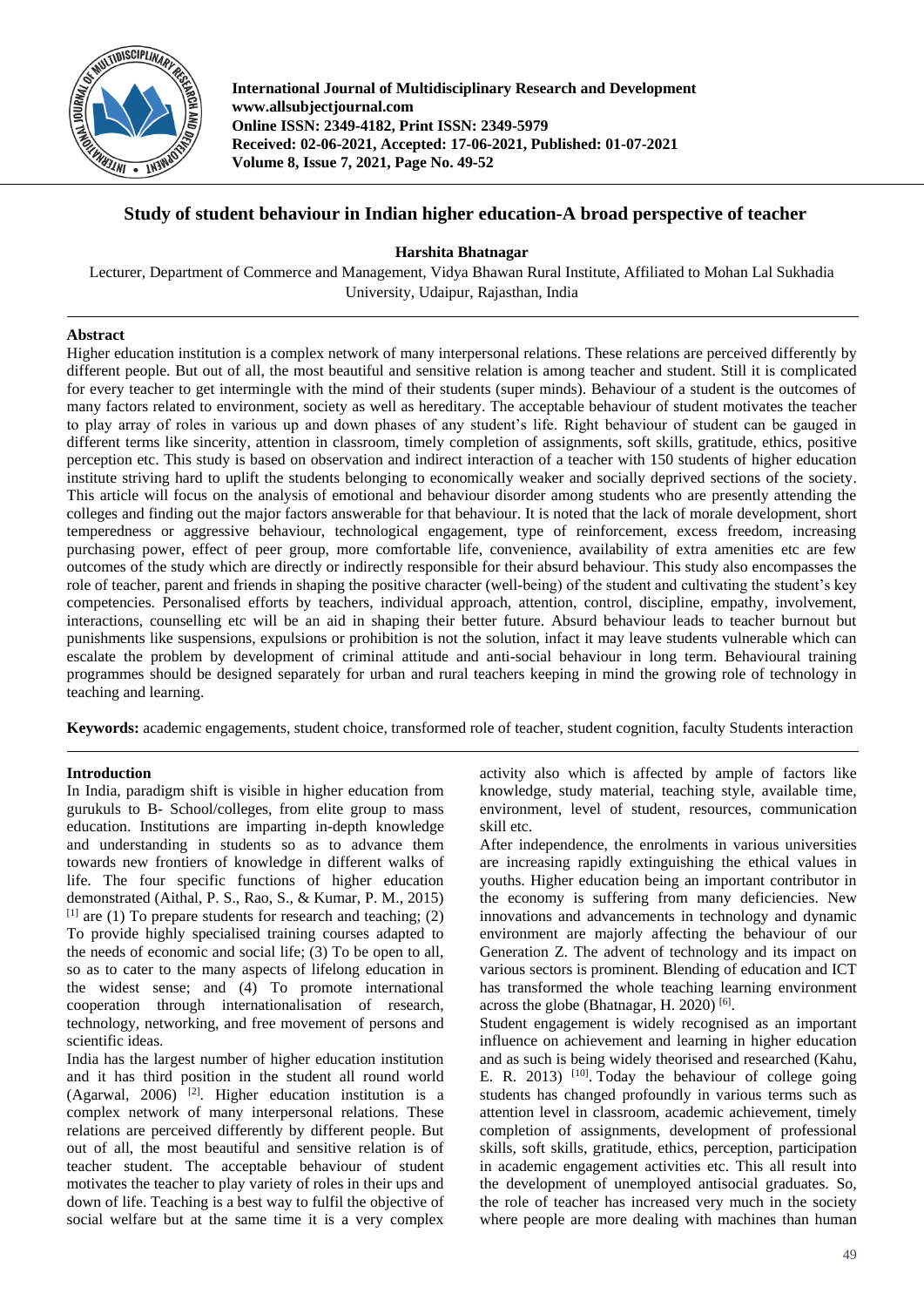### beings.

A teacher is always inquisitive to discern the state of mind of their students. For doing the same, it is very essential to indulge oneself in the interaction with students and to give them the best out of you. Teacher is the only means to transform educated antisocial human beings into educated philanthropic responsible community members. Over last half decade the behaviour pattern of the students coming to higher education institutes for pursuing traditional courses has changed significantly. This study is based on observations and interactions done with the students and teachers of those institutions who are serving underprivileged students of rural areas at different point of time. This article is more relevant in context to those students who belong to rural areas and are from under privileged sections. Nowadays it is more evident that students attending the college are showing comparatively more disruptive behaviour in terms of their like and dislikes, aggressiveness, ego status, fearlessness and least bothered.

# **Research Methodology**

This study is based on observation and indirect interaction of a teacher with 150 students of different subjects and diverse background. Students are currently studying in a 65 year old rural higher education institute in semi urban area of Rajasthan state, Udaipur. This institute is striving hard to uplift the students belonging to economically weaker and socially deprived sections of the society. The complete study took 180 working days to determine the student engagement, student choice, transformed role of a teacher, impact of technological advancement, behavioural and emotional level of students. This study also discovers the factors responsible for such behaviour and tried to give answer to the problem "Is punishment is the solution to this problem".

## **Emotional and Behavioural Disorder and Classroom Interventions in Higher Education Institute**

Behaviour of a human being is determined by four primary factors namely, biological factors that are age and sex, biosocial factors which means how people interact with each other, cultural factors are regards to which culture they belong to, and the situational factors are the environmental challenges they face [3]. Behaviour is also affected by our own inter personal relations. Some traits are inherited while other are learnt with good or bad experiences.

The shifting of student's behaviour from soft tone to hard spoken, from respect to contempt, from discipline to disorderliness. etc is insisting every teacher to think over it again and again. With the passage of one lecture by another, many questions arises in their mind like what will be the mindset of the students, their desires, needs and wants from the college and the teacher, their willingness to attend the classes, their regularity, their behavioural changes and so on. Therefore every moment teacher seems worried carrying such bundle of questions banging into their heads.

It is found that students are least interested in attending classes, reading books and building quality circle, they are lost in their own superficial world or busy in building castle in the air, or scrolling their cell phones or engaged in gossip and goofing around. Academic underachievement, poor development of professional skills, indiscipline, behaviour disabilities, lack of practical knowledge etc are few common outcomes of such disruptive behaviour among students.

While asking question in the class, students without thinking, without fear or without giving a thought, gave straight forward replies to the teachers that they don't know the answer. In that situation it becomes very difficult for the teacher to react patiently and to motivate them to give answers. Technological advancement is add-ons major contributor in destructing the overall personality including physical and mental health along with morale of the students. Students goofing in the corridor are literally so busy in their mobile phones that they are not even bothered about the next person moving with him her whether he/she may be your Director or teacher. Availability of ample of online MOOCs is responsible for decrease in the strength of students in the classroom, less interest in reading books and listening to the lectures. This behaviour is more prevalent in new comers or fresher's. Such weird behaviour of students in the college campus is directly or indirectly affecting the behaviour of other fellow students.

Instead of quest for excellence and development of value system among the students, adolescent delinquency is becoming more common problem. It is also assumed that friends are fairly similar to each other. Selection of friends is more or less depends upon our own behaviour. Few students attending the college or classroom are smoked, tobacco eater, infact sometime drunk. Because of poor education system, their strong political background or robust personality, they are even not ready to hear neither teacher nor management. Other factors observed are their social background, gender, socio-economic status, intellectual ability etc. Comparatively such students with dominant profile are found involved in bullying.

This all confirms that there is a lack of moral values and character development in the students. It is the prime responsibility of the teacher to develop moral values in children along with subject knowledge. The pedagogy style should be modified timely as per the need of time. It is widely acknowledged that at an early age a child's character and the kind of values they hold are largely shaped by a combination of personal and social interaction with parents, carers, siblings and other relatives (Berkowitz, 1997; Lexmond & Reeves, 2009)<sup>[4, 7]</sup> and those parents have an important influence. Others, however, have argued that a child's moral character can be altered or influenced by their interactions with others outside the family (Berkowitz, 1997; Borba, 2002)<sup>[4, 5]</sup>. The influence of peers and school, for example, has also been widely recognised (Borba, 2002) [5] . Hence, it becomes very essential to analyse those factors which are contributing in the dismantling the character of our new generation Z.

The transition from high school to university is a particularly stressful situation for most individuals. This study shows that this transition represents a relatively acute stressor, evidencing the greatest strain for students and the largest impact on their well-being on entry. As time passed, students experienced steady improvement in most aspects of adjustment (Gall, Evans, & Bellerose 2000) [8] . Transition plays very important role in changing behaviour of the students. The feeling of freedom after school, contact with new pupil in college, different environment, new pedagogies, less restrictions, teen age, new feelings, excitement along with fear, technology, parenting, peer group etc are some possible factor which are responsible for their different behaviour. Students who get support and cooperation from family and peer group behave more good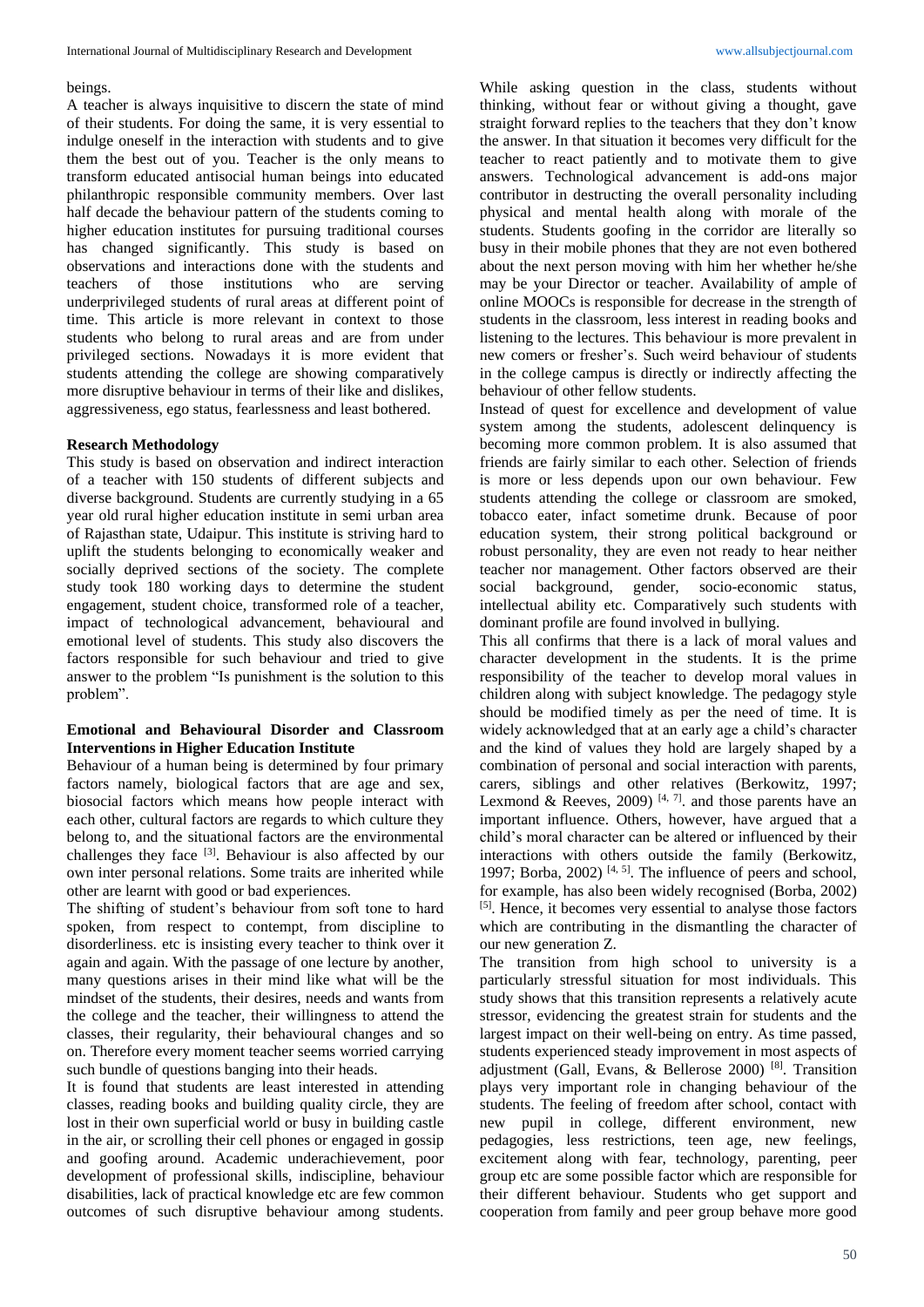in college campus in comparison to those who get only punishments and suspensions. If student is able to connect with large number of people, it indicates about his good behaviour in his community.

The prevalence of such behaviour is found alarmingly high among undergraduates. Students typically report that stress levels in their first-year of study are higher than in subsequent years (Ross, Niebling & Heckert, 1999)<sup>[9]</sup>. Gradually, the behaviour of some students tends to improve with the time. This may be due to adaptability, stability in mind, academic achievement, proper counselling by teacher, future prospects etc.

## **Role of Teacher in Shaping the Character**

In all walks of life, the role of teacher cannot be underestimated; the ultimate aim of teacher is to create lifelong learners who can act as responsible community members who can also dispense love in society. Therefore college is the next place for their morale development along with their skills and knowledge. It is the prime responsibility of a institution and teacher to build democratic environment in the campus. So that their pupils can get sufficient freedom to express their view along with the platform for their growth where they can share and grow into a fully-fledged human being. While observing students in higher education it is noted that the behaviour of the students in class is different from that of outside the class. So, it is essential to develop the environment which will automatically push the students to behave in a rationale way in the classrooms also. Teachers with students of different cultural backgrounds in their classrooms should not interact with students as a homogenous group, but take cultural differences into account when interacting with different students (Koul & Fisher, 2005)<sup>[11]</sup>.

Teachers can play a crucial role in the character development of the students. It is seen from some studies that primary pupils were more likely than secondary pupils to trust their teachers and see them as important moral agents. This is important for children who come from homes where there is a lack of positive role models. If schools and teachers are to play a role in the character development of young people, efforts have to be made to build that trust and respect. And teachers themselves could help by modelling the kind of behaviour they want to see in the young people  $(See, 2018)$  <sup>[12]</sup>. Besides making lecture extremely interesting and curricular modification, a teacher should try to develop the feeling of trust and respect among their students by inculcating good thoughts, creating friendly environment, sharing their thoughts, asking their problems and solving them, adopting new pedagogy practices, taking timely feedback etc among students. Institute or university should introduce number of different courses time to time as well as timely update of present curriculum is also required. Personalised efforts, individual approach, attention, control, discipline, empathy, involvement, interactions, counselling etc by a teacher will always be an aid in shaping their better future. More involvement of the students in physical activities, seminars, workshops, motivational lectures, role play etc will indirectly contribute in improving their knowledge, interest, attitude, intentions as well as perception. These activities should be designed carefully so that students can freely articulate their thoughts and express them in better way. This will again help the teacher in understanding and counsel their students in properly.

Timely feedback (verbally as well as written) should be taken from the students regarding various aspects. Various student activity clubs and skill based add on courses should be formed for student enrichment. Besides all, the most important thing is that, "Is teacher is willing to do all these efforts"?. Yes, the willingness of teacher and self-discipline may be proved as two important weapons to fight against the behavioural disabilities among students. It is highly recommended that separate behavioural based training programs should also be designed for urban and rural areas teachers in order to handle students keeping in mind the fast growing technological developments in teaching and learning.

This study will remain incomplete without mentioning the role of parents in child development. So far many studies have been done showing the impact of parent's education, income, depression level family background and environment at home, child parent interaction etc in defining the character development of the child. Families with a depressed parent exhibited decreased positivity and congeniality compared with families without a depressed parent (Jacob & Johnson, 1997) [13]. Parents promote children's moral understanding by providing domain appropriate and developmentally sensitive reasoning and explanation about child's social world, which may stimulate the development of more mature moral thought (Smetana, 1999) [14] .

#### **Is there any need of Punishments?**

Disruptive Student's behaviour pattern contributes to teacher burnout. Humanistic teachers were affected mainly by disrespect whereas custodial teachers were affected mainly by inattentiveness (Friedman, 1995)<sup>[15]</sup>. As a result, punishments like suspensions, expulsions or prohibition will be used which make students vulnerable and further escalate the problem by developing criminal attitude and anti-social behaviour in long term. It will more negatively affect those students who are having low morale. Negative actions will not only debar the student from learning experiences but also restrict them to thrive in their later years of life. This in turn will not only ruin one family but a whole nation. Punishments never give solution to any problem rather it complicates the problem. In India, still parents and teachers uses punishments as a weapon to improve a child, which really not commendable. This is one of main reason behind the development of criminal activities among youths. Instead of punishments and suspension, if teacher focuses on taking feedback from the students time to time, then it will help in knowing the reason behind their absurd behaviour of the students in the classrooms. Once the reason is known, we can easily solve their problems otherwise unsolved problems stimulates disruptive behaviour in students which then becomes the major inhibitor in learning process. Today teachers are using artificial intelligence tools to cultivate student's key competencies and helping them to adapt their behaviour according to fast growing technological developments.

It is essential that all children, particularly the disadvantaged and the poor, have the opportunity to develop the socialemotional competencies and ethical dispositions that provide the foundation for the tests of life, health, relationships, and adult work. Our nation's current dramatic overemphasis on linguistic and mathematical learning is short-sighted and misguided (Cohen, 2006)<sup>[16]</sup>. Prosperity-